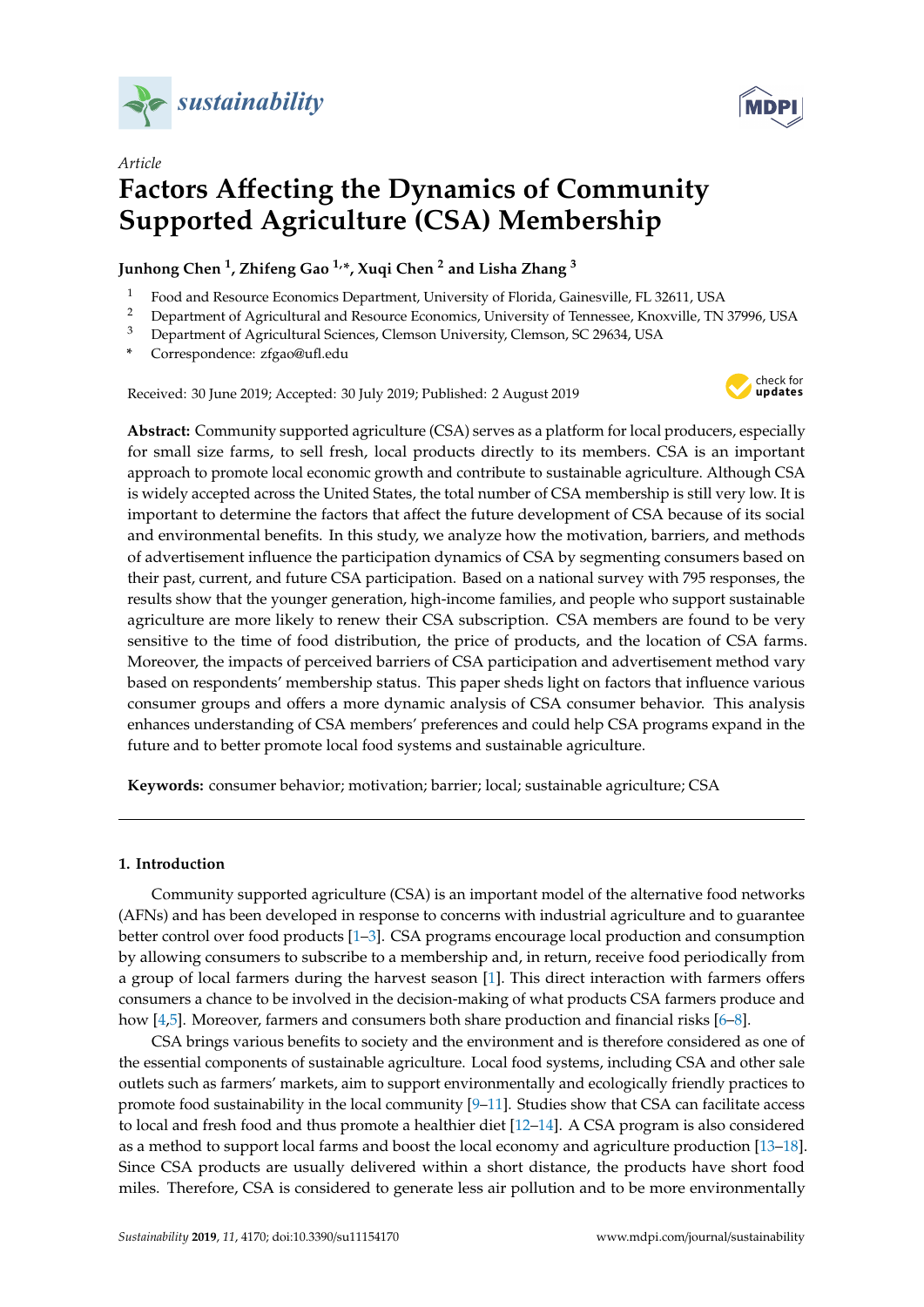friendly than traditional agriculture that relies on long supply chains to deliver food from farms to consumers [\[5,](#page-11-2)[8,](#page-11-4)[17–](#page-11-11)[20\]](#page-11-12). In addition to the direct benefits of CSA, CSA participation can also increase the awareness of local farmers and establish direct connections with local farms [\[4,](#page-11-1)[13,](#page-11-9)[14,](#page-11-8)[17,](#page-11-11)[20,](#page-11-12)[21\]](#page-11-13).

Since the birth of the community supported agriculture (CSA) movement in New England in 1986 [\[13\]](#page-11-9), CSA has become a popular option for consumers to purchase local food. CSA programs have spread across the United States quickly. There were over 6000 CSA farms in 2012, and the scale of CSA programs continues to expand [\[22\]](#page-11-14). A 2015 survey conducted by USDA reported that there were 7398 CSA farms in the United States, which contributed \$226 million or 7 percent to the direct-to-consumer sales transactions [\[23\]](#page-11-15). Furthermore, the CSA program also witnessed growth in both developing and other developed countries with different focuses [\[2,](#page-10-1)[5,](#page-11-2)[22\]](#page-11-14). For example, in China, CSA specializes more in food quality due to food safety concerns and health issues among the general public [\[3](#page-11-0)[,5\]](#page-11-2), while CSA in the UK aims to set up a transparent relationship between consumers and farmers to share the risks and benefits [\[24\]](#page-11-16).

Despite of the fast growth of CSA worldwide, CSA participation rate is still low. Research shows that uncertainty in the quality and quantity of products obtained by CSA members is one of the main barriers for CSA participation [\[25\]](#page-11-17). Based on the nature of the CSA program, CSA members receive products only in harvesting seasons [\[8](#page-11-4)[,18\]](#page-11-10). The seasonality of production and distribution of food can be unpredictable and easily replaced by other regular food shopping venues, such as grocery markets [\[14,](#page-11-8)[15\]](#page-11-18). Furthermore, CSA participation is hindered by other factors, such as unfamiliarity and lack of freedom to select products, inability to obtain the food all year round, and inconvenience of the pick-up place or time [\[4](#page-11-1)[,6](#page-11-3)[,7](#page-11-19)[,15](#page-11-18)[,17](#page-11-11)[,21\]](#page-11-13). Peterson et al. claimed that CSA is the least convenient way to purchase food products compared with other shopping outlets such as grocery stores and farmers' markets [\[17\]](#page-11-11). Due to the unfamiliarity with CSA products, some people found it cost too much time cooking and preparing once having joined a CSA program [\[14\]](#page-11-8). The relatively high price of CSA membership also prevents many members from continuing to subscribe to the service [\[20\]](#page-11-12).

Because of the increasing interest and trend in sustainable food consumption, a large body of literature has focused on the factors affecting CSA participation. However, previous research often simply divides consumers into non-CSA member versus CSA member based on the current status and examines the heterogeneity between these two groups [\[18](#page-11-10)[,26](#page-11-20)[–28\]](#page-12-0). These studies did not consider other possible CSA participation status such as being CSA members in the past but having canceled their membership or never having been a member before but would like to try CSA in the future. With the consideration of the various status of CSA membership in the analysis, this study will provide a more holistic understanding of consumer behaviors and intention regarding CSA participation. Research has shown that joining a CSA program can influence consumer choices. Cox et al. concluded that people's behaviors would change through participation in CSA: when CSA subscribers stay with the program, they tend to eat healthier and be more aware of agricultural and environmental issues [\[29\]](#page-12-1). Moreover, CSA members care more about pesticide usage and enjoy the interaction with local farmers [\[18,](#page-11-10)[30\]](#page-12-2). CSA members may adjust their purchasing, processing, and eating habits subject to CSA production and distribution constraints [\[7](#page-11-19)[,16\]](#page-11-21). In addition, CSA members' psychological needs may also vary based on different membership status [\[28\]](#page-12-0).

To fill the gap in the literature regarding CSA participation, we divide consumers into three groups based on following conditions: (i) whether they used to be CSA members; (ii) whether they are current members; and (iii) whether they plan to subscribe in the future. This allows us to classify people into various groups such as those are past, current, and future members or those who were members in the past, but stopped, and so on. Based on the classification, we can determine the factors that affect the dynamics between different membership status. Different from past studies that focus on the investigation of the factors that affect a current or a future CSA membership, the objective of this study is to further determine the important factors such as barriers, motivation, and source of information [\[17](#page-11-11)[,27\]](#page-12-3) that help regain CSA consumers if they stopped their membership in the past. We also explore the factors that help attract more people to subscribe to the CSA program if they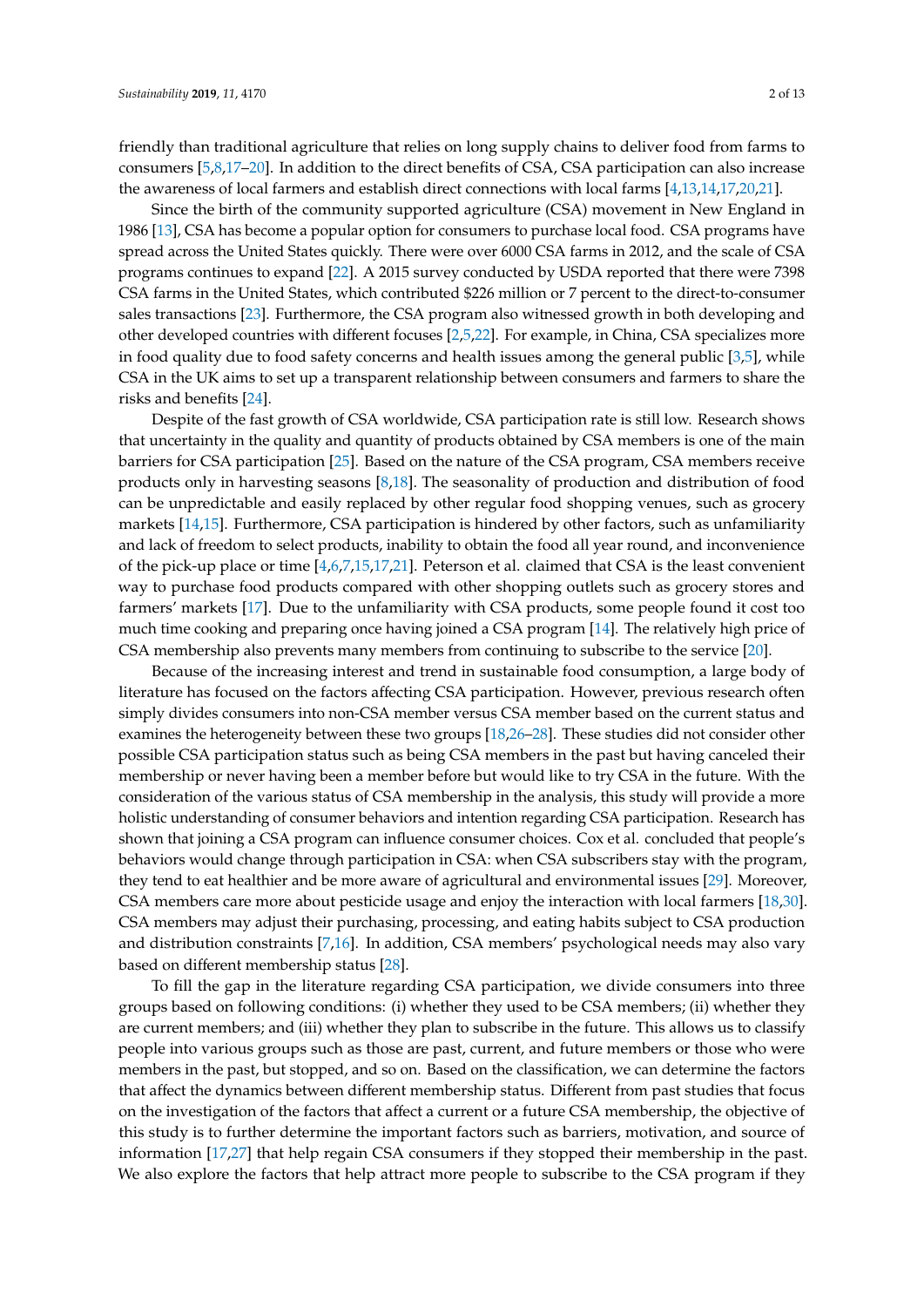never joined it before. To accomplish the objectives, we designed a consumer survey and applied a multinomial logit model to the survey data. This article contributes to the literature by comparing consumers with multiple membership status and analyzes their behaviors at a more segmented and dynamic level. Results of the study could provide essential information on promoting sustainable food consumption through the growth of CSA participation and further develop food sustainability in the local community.

## **2. Data**

In May of 2015, we designed a survey about consumers' past, current, and future CSA membership. This survey was distributed by Survey Sampling International (SSI), an international professional market research company, to its nationally representative consumer panels in the United States. SSI applied a quota sampling method to adjust demographics distribution, so that sample demographics closely matched that of the national population [\[27\]](#page-12-3). In the survey, we included a trap question (or a validation question). The trap question asked respondents to select a particular answer (e.g., Strongly Agree) for one of the statements (e.g., For this statement, please select "Strongly Agree".) in a matrix table question. Respondents who didn't select the answer as guided (e.g., "Strongly Agree") would be identified as failing the trap question. Those who failed the trap questions were more likely to conduct satisficing behavior in online surveys [\[31\]](#page-12-4). This question has been shown to help identify respondents who are careless in answering the survey questions, which can lead to poor data quality  $[31-33]$  $[31-33]$ . After removing respondents with missing values and those who failed the trap questions  $[31-33]$  $[31-33]$ , we included 795 valid responses of the 2264 total samples in the final data analysis (Using the same data, Vassalos et al (2017) determined the factors affecting the current and future CSA membership, which provides useful supplemental information that is not provided in this study [\[27\]](#page-12-3).) provided in this study [27].) In May of 2015, we designed a survey about consumers' past, current, and future CSA  $m_{\rm H1}$  may of 2015, we designed a survey about consumers  $p$ ast, current, and future CSA inembership.

The survey contained questions about respondents' CSA membership status (past, current, or The survey contained questions about respondents' CSA membership status (past, current, or future). Questions were asked such as "Were you a Community Support Agriculture (CSA) consumer future). Questions were asked such as "Were you a Community Support Agriculture (CSA) consumer in the past?", "Are you a current Community Support Agriculture (CSA) consumer?", and "Are you in the past?", "Are you a current Community Support Agriculture (CSA) consumer?", and "Are you planning to join the CSA membership in the future?" to identify respondents' past, current, and planning to join the CSA membership in the future?" to identify respondents' past, current, and potential future CSA membership, respectively. Figure 1 presents the proportion of past, current, and potential future CSA membership, respectively. Figure [1](#page-2-0) presents the proportion of past, current, and future CSA members in the sample. About 9.6% of total respondents had CSA experience in the past future CSA members in the sample. About 9.6% of total respondents had CSA experience in the past (group 5, 6, 7, and 8 in Table [1\)](#page-3-0), 12% of the respondents were current CSA members (groups 3, 4, 7, and 8 in Table [1\)](#page-3-0), and about 13.5% of respondents were interested in becoming CSA members in the future (groups 2, 4, 6, and 8 in Table [1\)](#page-3-0).

<span id="page-2-0"></span>

**Figure 1.** Percentage of CSA members in the Sample. **Figure 1.** Percentage of CSA members in the Sample.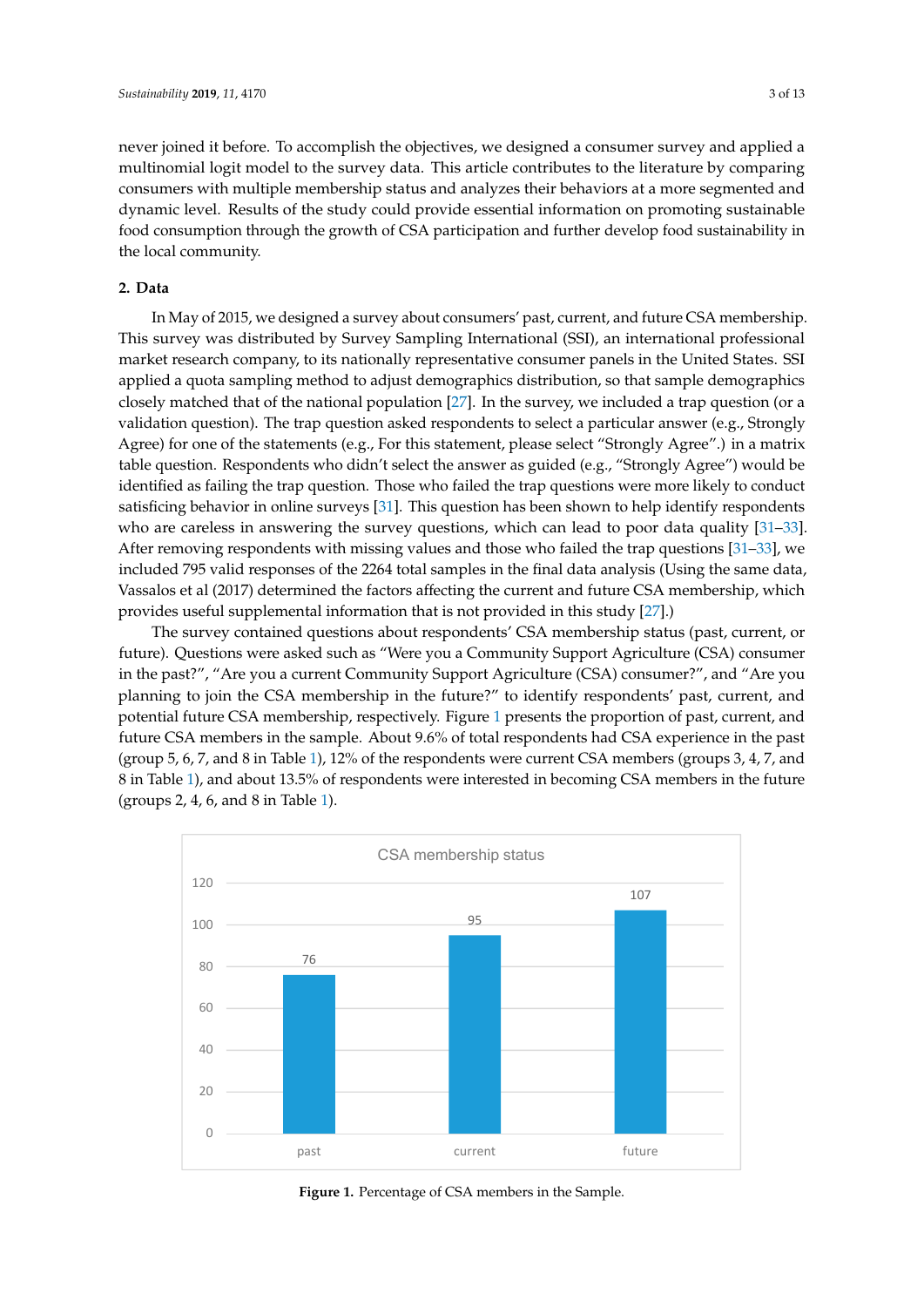|  | $4$ of 1 |  |
|--|----------|--|
|  |          |  |

<span id="page-3-0"></span>

| Membership                                                                                                                                      |      |         |
|-------------------------------------------------------------------------------------------------------------------------------------------------|------|---------|
|                                                                                                                                                 |      | Future  |
|                                                                                                                                                 |      |         |
|                                                                                                                                                 |      |         |
|                                                                                                                                                 |      |         |
|                                                                                                                                                 |      |         |
|                                                                                                                                                 |      |         |
|                                                                                                                                                 |      |         |
|                                                                                                                                                 |      |         |
|                                                                                                                                                 |      |         |
| Frequency<br>79.12% (629)<br>$6.42\%$ (51)<br>$2.77\%$ (22)<br>$2.14\%$ (17)<br>$1.76\%$ (14)<br>$0.75\%$ (6)<br>$2.89\%$ (23)<br>$4.15\%$ (33) | Past | Current |

**Table 1.** Classifications based on past, current, and future CSA membership.

Note: 0 indicates not a member, and 1 indicates a member of CSA; numbers in the parentheses are sample size.

Based on respondents' answers to the three questions regarding their CSA membership, the respondents could potentially be classified into eight different groups (Table [1\)](#page-3-0). For instance, a respondent could be a person who did not participate in a CSA program in the past, at present, and is also not interested in becoming a CSA member in the future (the first row of Table [1\)](#page-3-0). The participant could also be a person who was a CSA member in the past, at present, and would like to continue the CSA membership in the future (the last row of Table [1\)](#page-3-0). The different classifications of respondents based on their CSA membership imply the complexity of CSA participation status and the importance of considering the dynamics of different CSA membership when analyzing consumers' participation of CSA.

Depending on the CSA participation status in the past, current, and future, we asked different questions regarding respondents' motivations and barriers to joining a CSA program. For respondents who had CSA membership experience, both motivation and barrier questions were asked. However, for respondents who had no CSA experience and were not interested in CSA in the future, only the barrier questions were asked. All the questions asked for respondents' importance rating of several factors related to CSA using five-point Likert scales  $(1 = Not at all important to 5 =Very important)$ . Motivation questions included ten potential reasons that attract people to become CSA members, while barrier questions consisted of nine factors that discourage people from joining CSA. Tables [2](#page-3-1) and [3](#page-4-0) present the results of the importance rating of the factors affecting respondents' participation/nonparticipation of CSA in a descending order of means of importance. Results in Table [2](#page-3-1) indicate that the top two motivations for respondents to be a CSA member were to support sustainable agriculture and support local farms/farmers. The two least important reasons for CSA participation were "products are easier to cook" and "to save time on grocery shopping".

| Variable Name | Description                               | Mean  |  |
|---------------|-------------------------------------------|-------|--|
| R_LCL         | To support local farm/farmers             | 3.325 |  |
| R SUS         | To support sustainable agriculture        | 3.313 |  |
| R_VAR         | To have different varieties of food       | 3.181 |  |
| R SML         | To support small or family farms/farmers  | 3.181 |  |
| R_LOC         | To know how/where food was grown          | 3.139 |  |
| R ORG         | Products are organic                      | 3.120 |  |
| R EAT         | To eat seasonally                         | 3.090 |  |
| R TIM         | To save time on grocery shopping          | 2.916 |  |
| R PRI         | To reduce the risk exposes of food prices | 2.880 |  |
| R EAC         | Products are easier to cook               | 2.801 |  |

<span id="page-3-1"></span>**Table 2.** Reasons for becoming a CSA member (the number of respondents answering motivation questions is 166).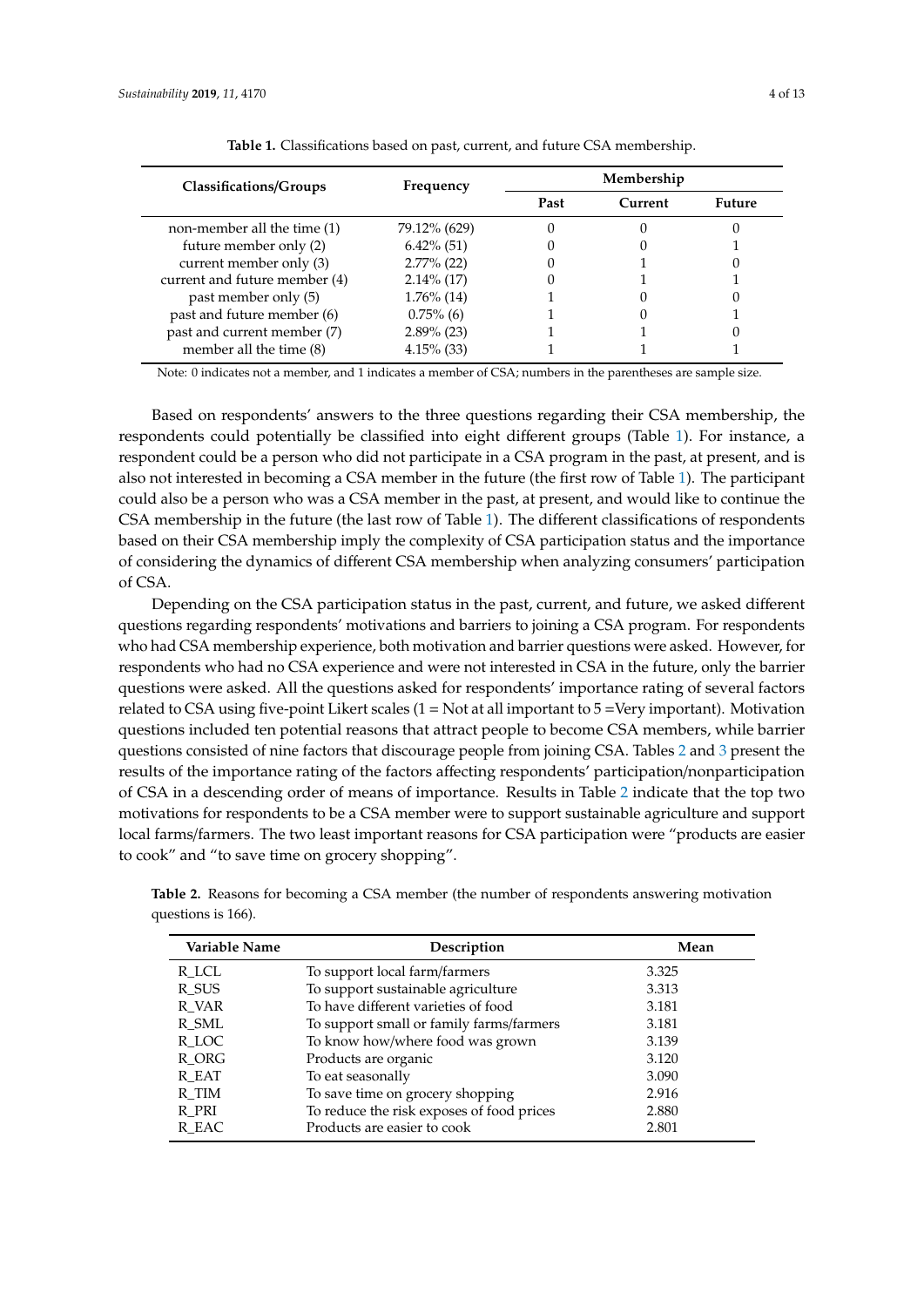| Variable Name | Description                                   | Mean  |
|---------------|-----------------------------------------------|-------|
| N FRM         | Prefer farmers market                         | 2.232 |
| N CST         | Cost/value issues                             | 2.185 |
| N VAR         | Product mix issues                            | 2.083 |
| N ORG         | Support organic (farms/farmers/agriculture)   | 2.063 |
| N PCK         | Pick-up issues                                | 1.985 |
| N_QNT         | Problems with quantity                        | 1.977 |
| N STR         | Problems processing and storing               | 1.971 |
| N_QLT         | Problems with quality                         | 1.964 |
| N HH          | Household issues (moving, donate, cook, etc.) | 1.848 |

<span id="page-4-0"></span>**Table 3.** Reasons for not being a CSA member. (The number of respondents answering barrier questions is 686).

Regarding the barriers of CSA participation (reasons for nonparticipation of CSA), the top two reasons were "prefer farmers' markets" and the "cost/value issues" (Table [3\)](#page-4-0). The least important reason was "household issues (moving, donate, cook, etc.)". Although there was a slight difference in the mean values of the importance ratings of the other reasons such as the problems with pick-up, product quality, and quantity, as well as the processing and storing of products, etc., these differences seemed to be small.

<span id="page-4-1"></span>Respondents were also asked about the importance of the sources of information that can help them to try/join a CSA program on a scale of one to five. The source of information included friend/family members, website/internet, roadside signs, and newspapers. Overall, consumers thought that information from friends and family members is the most important way for them to find out about a CSA program (Table [4\)](#page-4-1).

| Variable Name | Description           | Mean  |
|---------------|-----------------------|-------|
| S FRN         | Friend/family members | 2.224 |
| S WEB         | Website/internet      | 2.073 |
| S RDS         | Roadside signs        | 2.008 |
| S NWP         | Newspapers            | 1.935 |

**Table 4.** Information Sources.

We also collected demographic information from respondents, including age, gender, education level, income, and numbers of children in each household. Overall, the average age of the sample was 43 years old. Regarding education level, about 39% obtained a graduate degree, 38% had a college degree, and 23% got a high school degree. Around 53% of the respondents were female. In each household, there were two adults and around two children on average. The average annual household income in the sample was around \$64,000 annually. As for region of residence, the percentages of the total respondents living in Northeast, Midwest, South and West are 20%, 21%, 36%, and 23%, respectively.

## **3. Method**

We applied a multinomial logit model to examine the effect of various factors on consumer decisions about CSA membership. As Table [1](#page-3-0) implies, there was a total of eight membership combinations based on past, current, and future membership status. Each combination represented a specific membership case. Since many previous studies have only focused on the changes from one CSA membership status to another (e.g., a current member vs. not; a future CSA member vs. not) [\[18](#page-11-10)[,26–](#page-11-20)[28\]](#page-12-0), in this study, we only focus on the two scenarios that have not been examined in the literature. Scenario 1 mainly examined the case of retaining current CSA consumers, and scenario 2 mainly investigated the case of attracting more new future consumers. To achieve the goals, we estimated two models. Model 1 included three cases, past member only, past and current member, and member all the time, to examine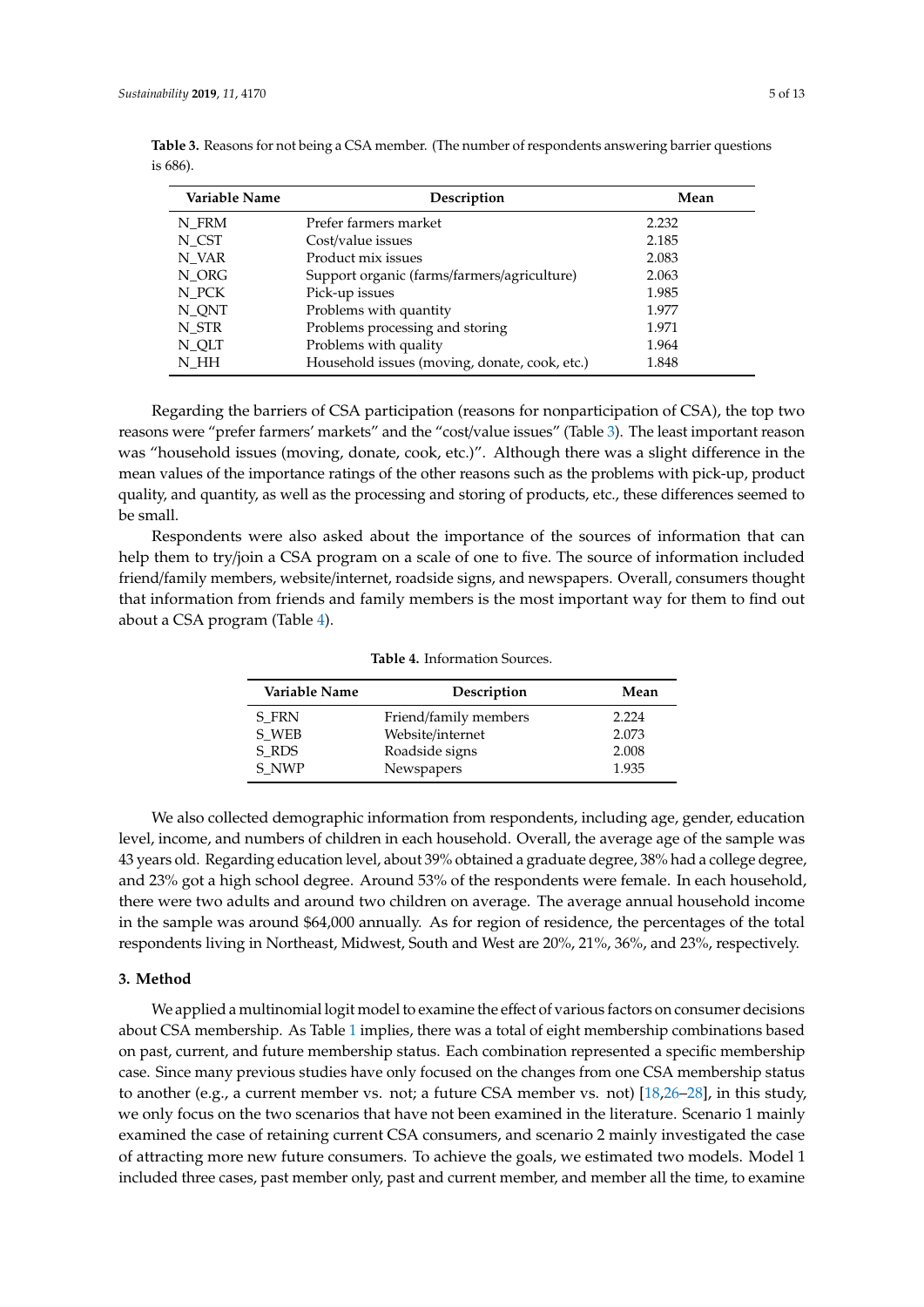factors that help the retention of CSA members. Model 2 included another three cases, non-member all the time, current and future member, and future member only, to analyze how to attract more people to join CSA in the future.

In the multinomial logit model, the utility of a person *i* is obtained through factors in a hypothetical scenario:

$$
U_{ij} = \beta_j \cdot x_i + \varepsilon_j
$$
  
*i* = 1, 2, ..., *I*; *j* = 0,1,2, ..., *J*

where  $U_{ij}$  is the continuous latent variable with outcome *j*,  $x_i$  represents a vector of the influencing factors, including motivation, barriers, information sources, and demographic variables, and β*<sup>j</sup>* is the coefficient related to  $x_i$  in each model.  $\varepsilon_j$  is an unobserved error term following a standard type-1 extreme value distribution.

In each model, there are three outcome levels (0, 1, 2) in the *y* and those outcomes are not ordered, which indicates the unordered categorical property of *y*. Specifically, the probabilities for different membership status is specified as follows:

$$
Pr(y_i = j) = exp(\beta_j \cdot x_i) / \sum_{k=0}^{2} exp(\beta_k \cdot x_i)
$$
  
 $i = 1, 2, ..., I; j = 0, 1, 2.$ 

where  $j$  represents the levels in independent variable  $(y)$  in both model 1 and model 2, and  $x_i$  indicates respondent *i*ranking a set of variables *k* of the reasons that motivate or prevent people from joining CSA, information source to become informed of CSA, and demographic variables such as age, education level, number of children in one household, gender, and income level.

In model 1,  $x_i$  includes the variables that measure the motivation factors for people to join CSA, the information source variables indicating the importance of different outlets for people to get the information to join CSA, and the demographic variables. In model 2, *x<sup>i</sup>* represents the variables that measure the barrier factors preventing people from joining CSA, the information source variables, and the demographic variables. The information source variables were included in the model because past research showed that the source of information on CSA had a significant impact on consumers' willingness to participant in CSA [\[27\]](#page-12-3). Among demographic variables, income, age, education and number of children were treated as numeric variables, while gender was treated as a dummy variable (male  $= 1$ , female  $= 0$ ). The motivation and barrier factors and information source variables were all included in the models as discrete variables because they were all measured using five-point Likert scales.

## **4. Results**

# *4.1. Statistics of Respondents with Di*ff*erent Membership Status*

The results in Table [5](#page-6-0) show that the number of respondents in model 1 was relatively small because only a small percentage of respondents in the total sample had CSA membership experiences. For respondents in model 1, those who were members all the time (past, current, and future) accounted for 47.1% of the sample, while those who were past members only and past and current members accounted for 20.0% and 32.86%, respectively. In general, respondents who were past members only had lower mean values for all motivation and barrier factors than respondents in the other two groups. These respondents thought all the information sources were less important for them to get CSA membership information than respondents who were members all the time. The demographics of the respondents did not differ significantly across the three groups.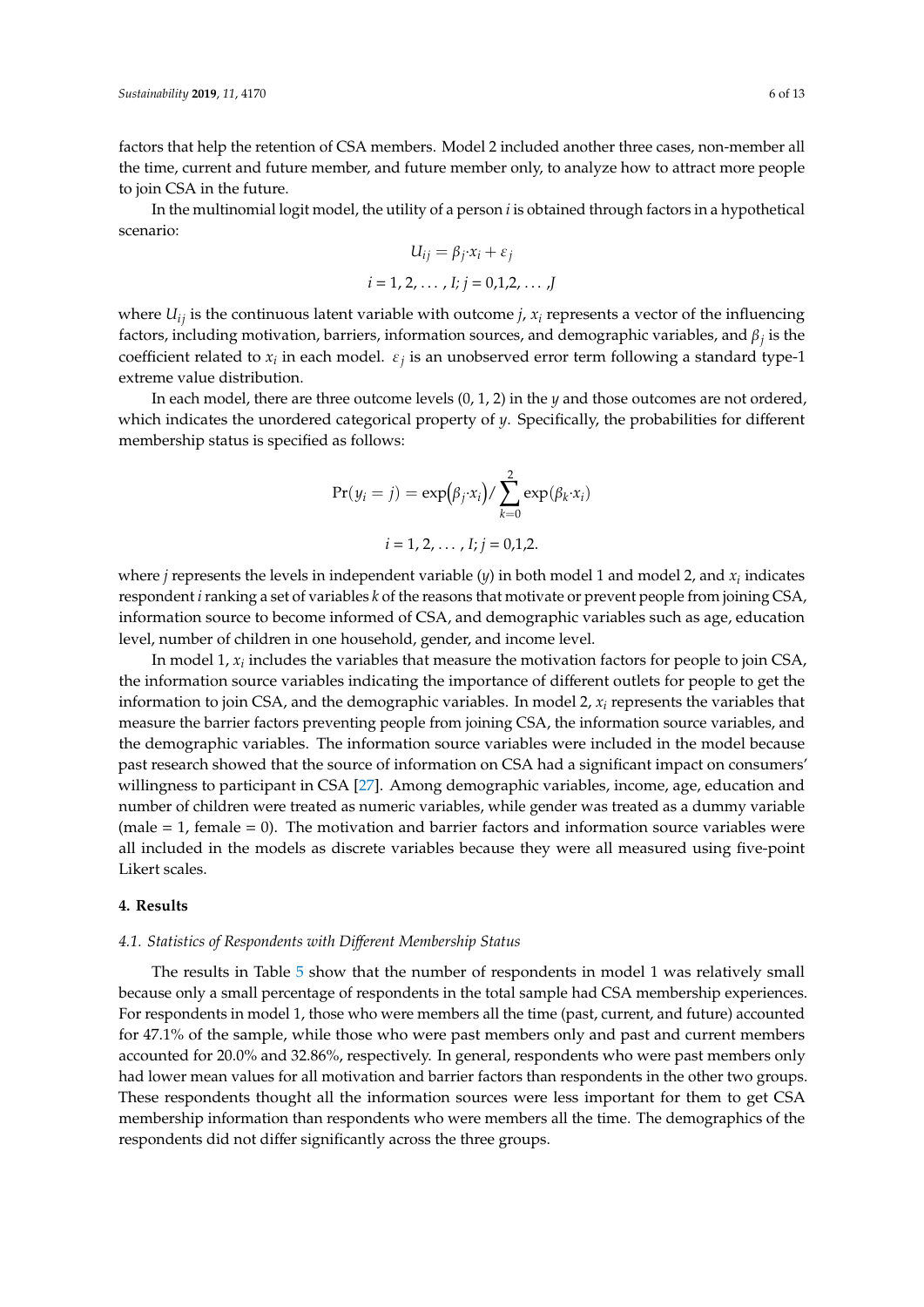<span id="page-6-0"></span>

|                    | Member All the Time $(y = 0)$<br>Past Member Only $(y = 1)$<br>33<br>14<br>47.14%<br>20.00% |           |                       |           | Past and Current Member $(y = 2)$<br>23 |           |
|--------------------|---------------------------------------------------------------------------------------------|-----------|-----------------------|-----------|-----------------------------------------|-----------|
| Observation        |                                                                                             |           |                       |           |                                         |           |
| Percentage         |                                                                                             |           | 32.86%                |           |                                         |           |
|                    | Mean                                                                                        | Std. Err. | Mean                  | Std. Err. | Mean                                    | Std. Err. |
|                    |                                                                                             |           | Motivation            |           |                                         |           |
| $R$ <sup>ORG</sup> | $3.152$ <sup>a</sup>                                                                        | 1.034     | 2.143 <sup>b</sup>    | 1.512     | 3.087 ab                                | 0.996     |
| R_EAC_             | $3.152$ <sup>a</sup>                                                                        | 0.795     | 2.000 <sup>b</sup>    | 1.359     | 2.913 ab                                | 0.996     |
| R_SML              | 3.333 <sup>a</sup>                                                                          | 0.854     | 2.143 <sup>b</sup>    | 1.167     | $3.174$ <sup>a</sup>                    | 1.072     |
| $R_SUS$            | $3.424$ <sup>a</sup>                                                                        | 0.708     | 2.643 <sup>a</sup>    | 1.336     | 3.217 <sup>a</sup>                      | 1.204     |
| R_LCL              | 3.333a                                                                                      | 0.890     | 2.429 <sup>b</sup>    | 1.342     | $3.348$ $^{\rm a}$                      | 1.071     |
| R_TIM              | 2.909a                                                                                      | 1.208     | 2.071 <sup>b</sup>    | 1.328     | $3.043$ $^{\rm a}$                      | 1.186     |
| R_PRI              | $3.152$ <sup>a</sup>                                                                        | 0.795     | 2.071 <sup>b</sup>    | 1.269     | 3.087 <sup>a</sup>                      | 1.041     |
| R_EAT              | 2.970a                                                                                      | 0.847     | 1.857 <sup>b</sup>    | 1.292     | 3.217 <sup>a</sup>                      | 0.998     |
| R_LOC              | $3.121$ <sup>a</sup>                                                                        | 0.960     | 2.286 <sup>b</sup>    | 1.204     | $3.261$ <sup>a</sup>                    | 1.010     |
| R VAR              | $3.121$ <sup>ab</sup>                                                                       | 0.740     | 2.286 <sup>b</sup>    | 1.490     | $3.304$ <sup>a</sup>                    | 1.063     |
|                    |                                                                                             |           | <b>Barriers</b>       |           |                                         |           |
| N_VAR              | 3.030 <sup>a</sup>                                                                          | 1.075     | 2.143 <sup>b</sup>    | 1.167     | 2.913 <sup>a</sup>                      | 1.240     |
| N_QNT              | $2.758$ <sup>a</sup>                                                                        | 1.001     | 1.857 <sup>b</sup>    | 0.770     | $2.565$ <sup>a</sup>                    | 1.343     |
| $N_HH$             | 2.818 <sup>a</sup>                                                                          | 1.103     | 2.286 <sup>a</sup>    | 1.069     | 2.217 <sup>a</sup>                      | 1.413     |
| N_CST              | 2.879 <sup>a</sup>                                                                          | 1.023     | $2.357$ <sup>a</sup>  | 1.151     | 2.652 <sup>a</sup>                      | 1.191     |
| N_ORG              | 3.030 <sup>a</sup>                                                                          | 1.132     | $2.286$ <sup>a</sup>  | 1.383     | $2.957$ <sup>a</sup>                    | 1.224     |
| $N_PCK$            | $2.848$ <sup>a</sup>                                                                        | 1.034     | 2.357 <sup>a</sup>    | 1.151     | 2.739 a                                 | 1.287     |
| N_QLT              | $3.061$ <sup>a</sup>                                                                        | 1.029     | 1.714 <sup>b</sup>    | 0.825     | $2.696$ <sup>a</sup>                    | 1.329     |
| N STR              | 2.788 <sup>a</sup>                                                                          | 1.244     | 2.214 <sup>a</sup>    | 1.122     | $2.783$ <sup>a</sup>                    | 1.204     |
| N_FRM              | 2.909 <sup>a</sup>                                                                          | 1.128     | 2.429a                | 1.284     | 3.000 <sup>a</sup>                      | 1.044     |
|                    | <b>Information Source</b>                                                                   |           |                       |           |                                         |           |
| S_WEB              | 2.970 <sup>a</sup>                                                                          | 1.015     | 2.214 <sup>b</sup>    | 1.051     | $2.913$ $^{\rm a}$                      | 1.276     |
| S_NWP              | $3.091$ <sup>a</sup>                                                                        | 0.947     | 2.143 <sup>b</sup>    | 1.099     | $2.739$ <sup>ab</sup>                   | 1.251     |
| S_RDS              | 2.879 <sup>a</sup>                                                                          | 0.927     | 2.000 <sup>b</sup>    | 1.109     | 3.000 <sup>a</sup>                      | 1.206     |
| S_FRN              | 3.182 <sup>a</sup>                                                                          | 1.014     | 2.071 <sup>b</sup>    | 1.269     | 2.783 ab                                | 1.043     |
| Demographic        |                                                                                             |           |                       |           |                                         |           |
| $\rm{AGE}$         | 33.455 $a$                                                                                  | 9.878     | $30.286$ <sup>a</sup> | 9.579     | 37.913 <sup>a</sup>                     | 14.817    |
| EDU                | $3.758$ <sup>a</sup>                                                                        | 1.062     | $3.357$ <sup>a</sup>  | 1.008     | 3.478 <sup>a</sup>                      | 1.082     |
| $\rm KIDS$         | $2.121$ <sup>a</sup>                                                                        | 0.927     | 1.714 <sup>a</sup>    | 0.726     | 2.348 <sup>a</sup>                      | 1.301     |
| <b>MALE</b>        | $0.727$ <sup>a</sup>                                                                        | 0.452     | $0.714$ <sup>a</sup>  | 0.469     | $0.652$ <sup>a</sup>                    | 0.487     |
| <b>INC</b>         | $9.023$ <sup>a</sup>                                                                        | 5.704     | $6.768$ <sup>a</sup>  | 4.169     | 6.620a                                  | 5.111     |

Note: Superscripts indicate if the pairwise comparison (using the Kruskal-Wallis test) is significantly different  $(p < 0.05)$  or not. Values sharing the same superscripts mean that the pairwise comparison is not significantly different, and vice versa.

The results in Table [6](#page-7-0) show the statistics of the respondents included in model 2. Since there were many respondents without CSA membership experience, the total number of respondents included in this model is relatively large. The respondents who had no CSA membership experience and were not interested in becoming CSA members accounted for 90.2% of the sample in this model. Respondents who were currently CSA members and would continue the membership in the future accounted for 2.4%; those who were not CSA members in the past and current but were interested in becoming CSA members accounted for 7.3% of the sample in this model. For respondents who were non-members all the time, it was not applicable to ask their motivation to join CSA. Results show that for respondents who were current CSA members and interested in continuing the membership in the future and those who had no member experience but wanted to become CSA members, the mean values for most of the motivation and barrier factors were similar. Respondents who were non-members all the time had lower mean values for all the barrier factors than respondents in the other two groups. This implies that the respondents who were non-members all the time considered all the barriers listed in the study less important than respondents who were interested in future CSA membership. They also thought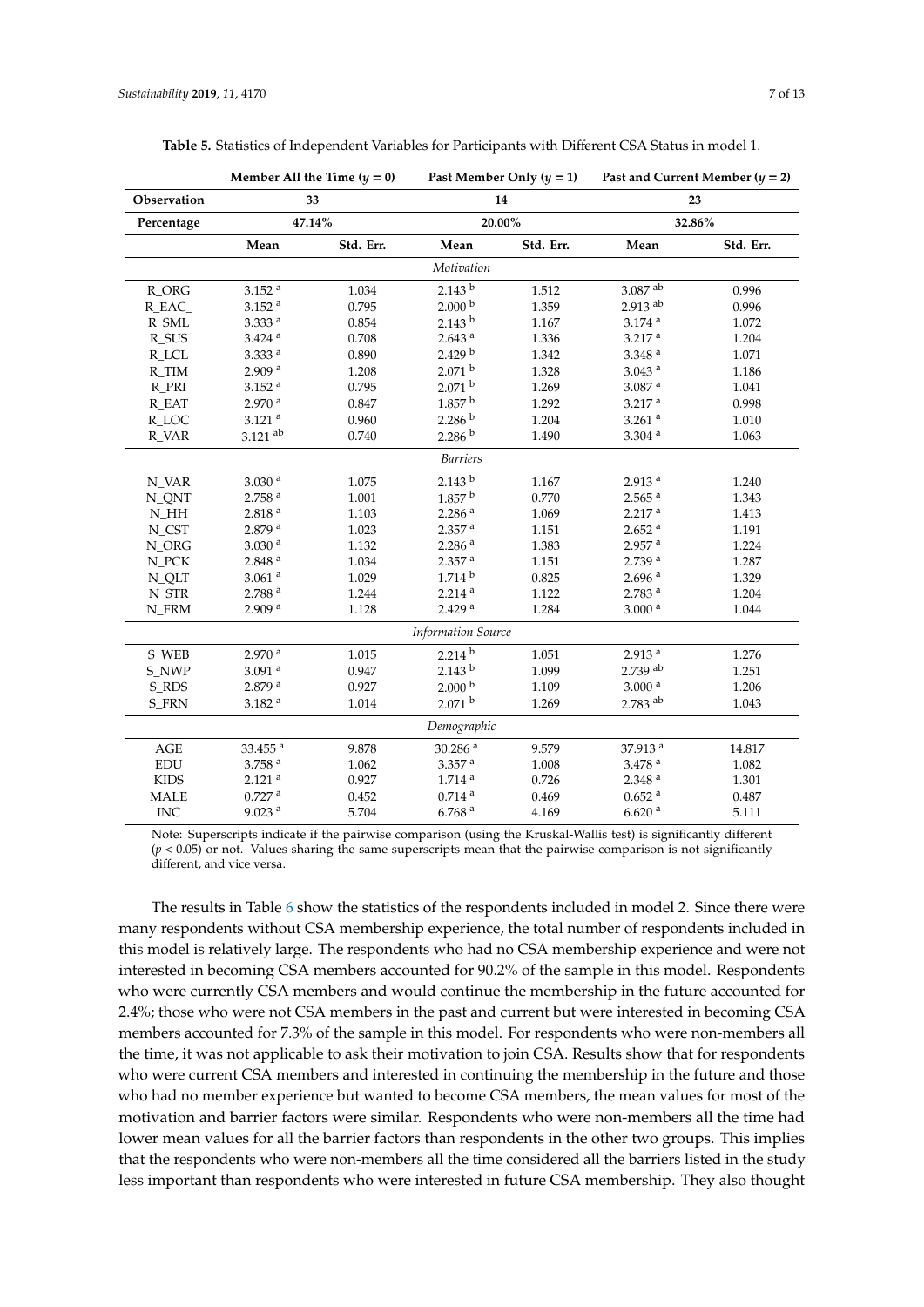all the information sources about CSA were less important. In addition, these respondents tended to be older and had fewer children than respondents in the other two groups. Interestingly, respondents who were not current CSA members but were interested in future CSA membership tended to be younger, female, have more children, and a relatively lower income than the other groups. Respondents in the other two groups shared similar demographics.

|                            | Non-Member all the Time $(y = 0)$ |           | Current and Future Member $(y = 1)$ |           | Future Member Only $(y = 2)$ |           |
|----------------------------|-----------------------------------|-----------|-------------------------------------|-----------|------------------------------|-----------|
| Observation                | 629                               |           | 17                                  |           | 51                           |           |
| Percentage                 | 90.24%                            |           | 2.44%                               |           | 7.32%                        |           |
|                            | Mean                              | Std. Err. | Mean                                | Std. Err. | Mean                         | Std. Err. |
|                            |                                   |           | Motivation                          |           |                              |           |
| R_ORG                      | N/A                               | N/A       | $3.647$ <sup>a</sup>                | 0.786     | 3.373 <sup>a</sup>           | 0.799     |
| R_EAC_                     | N/A                               | N/A       | $3.176$ <sup>a</sup>                | 0.951     | 2.725 <sup>a</sup>           | 1.041     |
| R_SML                      | N/A                               | N/A       | $3.353$ <sup>a</sup>                | 0.862     | 3.490a                       | 0.644     |
| R_SUS                      | N/A                               | N/A       | 3.588 <sup>a</sup>                  | 0.618     | $3.471$ <sup>a</sup>         | 0.612     |
| R_LCL                      | N/A                               | N/A       | $3.471$ <sup>a</sup>                | 0.943     | $3.627$ <sup>a</sup>         | 0.528     |
| R_TIM                      | N/A                               | N/A       | $3.235$ <sup>a</sup>                | 0.903     | 3.137 <sup>a</sup>           | 1.114     |
| R_PRI                      | N/A                               | N/A       | $3.471$ <sup>a</sup>                | 0.717     | 3.333 <sup>a</sup>           | 0.739     |
| R EAT                      | N/A                               | N/A       | 3.176a                              | 1.074     | $3.059$ <sup>a</sup>         | 1.085     |
| R_LOC                      | N/A                               | N/A       | $3.471$ <sup>a</sup>                | 0.800     | $3.373$ <sup>a</sup>         | 0.871     |
| R_VAR                      | N/A                               | N/A       | 3.412a                              | 0.870     | $3.431$ <sup>a</sup>         | 0.728     |
|                            |                                   |           | <b>Barriers</b>                     |           |                              |           |
| N_VAR                      | $1.614$ <sup>a</sup>              | 1.240     | 2.471 <sup>b</sup>                  | 1.375     | 2.118 <sup>b</sup>           | 1.381     |
| N_QNT                      | $1.566$ <sup>a</sup>              | 1.203     | 2.294 <sup>b</sup>                  | 1.404     | $1.882$ <sup>ab</sup>        | 1.291     |
| $N_HH$                     | $1.456$ <sup>a</sup>              | 1.182     | 2.000 <sup>a</sup>                  | 1.414     | 1.706 <sup>a</sup>           | 1.390     |
| N_CST                      | 1.749a                            | 1.303     | 2.647 <sup>b</sup>                  | 1.367     | 2.020 <sup>a</sup>           | 1.288     |
| N_ORG                      | 1.598 <sup>a</sup>                | 1.229     | 2.529 <sup>b</sup>                  | 1.625     | 2.039 <sup>b</sup>           | 1.428     |
| $N_PCK$                    | $1.555$ <sup>a</sup>              | 1.201     | $2.000$ $^{\rm ab}$                 | 1.458     | 2.059 <sup>b</sup>           | 1.434     |
| N_QLT                      | $1.547$ <sup>a</sup>              | 1.178     | $1.824$ <sup>a</sup>                | 1.510     | 1.922 <sup>a</sup>           | 1.369     |
| N_STR                      | $1.541$ <sup>a</sup>              | 1.173     | $1.882$ <sup>ab</sup>               | 1.409     | 2.059 <sup>b</sup>           | 1.406     |
| N_FRM                      | 1.787 <sup>a</sup>                | 1.339     | 2.412 <sup>a</sup>                  | 1.502     | 2.098 <sup>a</sup>           | 1.360     |
| <b>Information Sources</b> |                                   |           |                                     |           |                              |           |
| S_WEB                      | $1.857$ <sup>a</sup>              | 1.244     | 2.824 <sup>b</sup>                  | 1.334     | 3.157 <sup>b</sup>           | 0.834     |
| S_NWP                      | 1.749a                            | 1.217     | 3.000 <sup>b</sup>                  | 1.173     | 2.510 <sup>b</sup>           | 1.271     |
| S_RDS                      | 1.820 <sup>a</sup>                | 1.202     | 2.941 <sup>b</sup>                  | 1.144     | 2.902 <sup>b</sup>           | 0.964     |
| <b>S_FRN</b>               | 2.037 <sup>a</sup>                | 1.270     | 3.235 <sup>b</sup>                  | 0.970     | 3.176 <sup>b</sup>           | 0.817     |
| Demographic                |                                   |           |                                     |           |                              |           |
| AGE                        | 45.432 <sup>a</sup>               | 18.583    | 34.412 b                            | 12.894    | 32.980 <sup>b</sup>          | 13.447    |
| <b>EDU</b>                 | $3.248$ <sup>a</sup>              | 0.993     | 3.294 $a$                           | 0.849     | $3.157$ <sup>a</sup>         | 0.946     |
| <b>KIDS</b>                | 1.688 <sup>a</sup>                | 1.064     | 2.176 <sup>b</sup>                  | 1.074     | 2.314 <sup>b</sup>           | 1.334     |
| <b>MALE</b>                | $0.459$ <sup>ab</sup>             | 0.499     | 0.706 <sup>a</sup>                  | 0.470     | 0.333 b                      | 0.476     |
| <b>INC</b>                 | $6.327$ <sup>a</sup>              | 4.547     | $6.985$ <sup>a</sup>                | 4.874     | 5.353 $a$                    | 4.036     |

<span id="page-7-0"></span>

Note: Superscripts indicate if the pairwise comparison (using the Kruskal-Wallis test) is significantly different  $(p < 0.05)$  or not. Values sharing the same superscripts mean that the pairwise comparison is not significantly different, and vice versa.

#### *4.2. Results of the Multinomial Logit Model*

In model 1, respondents who were CSA members all the time were used as the base group, so the parameter estimates of the variables in the model indicate the effect of independent variables on the probability of an all-time CSA member becoming a member in the other two groups. Results show that the p-value of model 1 is 0.0024, suggesting that the model is statistically significant (Table [7\)](#page-8-0). For people who were past members only  $(y = 1)$ , only the coefficient of S\_FRN is significantly negative, indicating that the more important respondents considered information on CSA programs from their friends to be, the less likely they were to be past members only and the more likely they were to be all-time CSA members. As for the CSA past and current member  $(y = 2)$  group, R\_SUS has a significant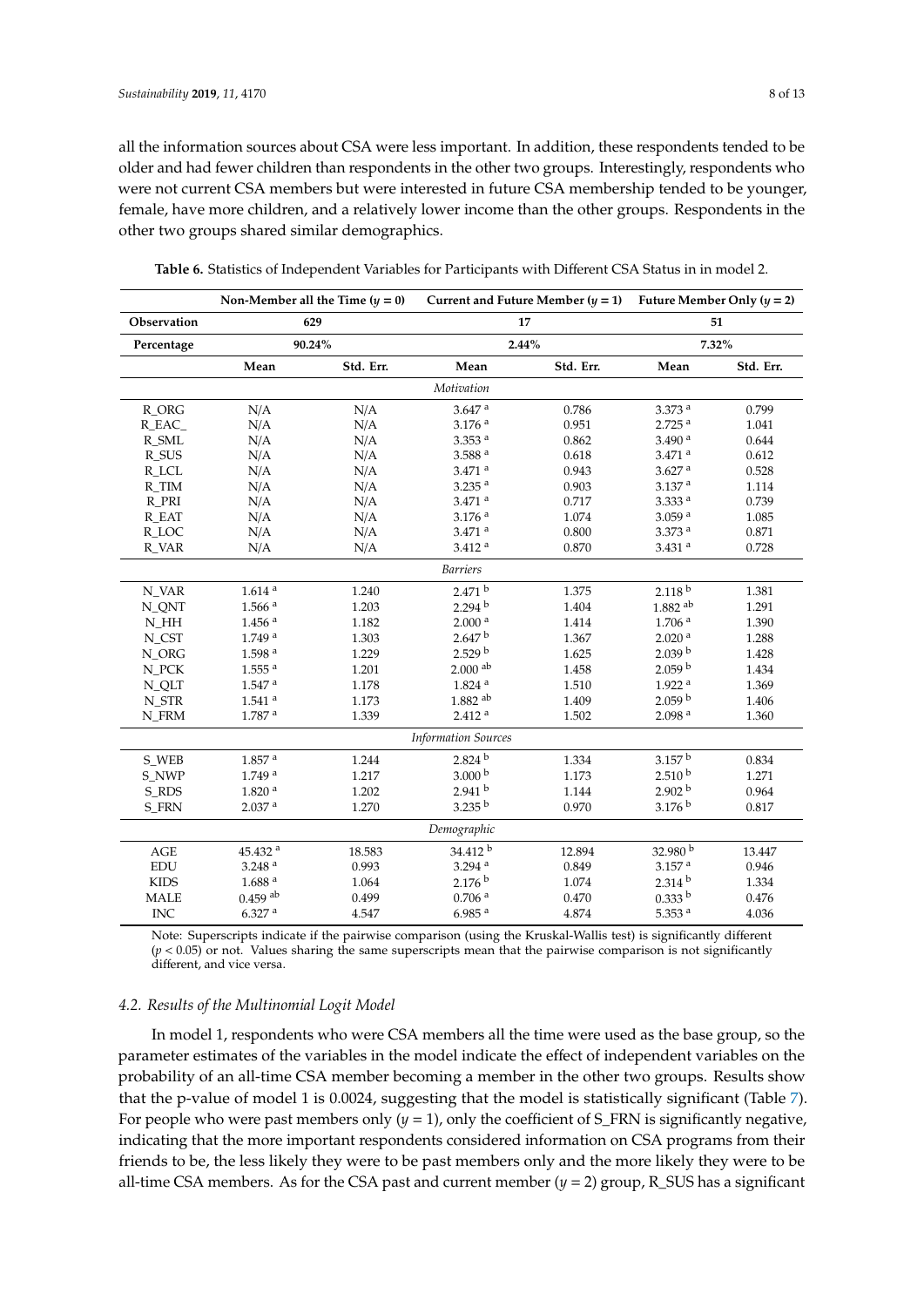negative coefficient, suggesting that the more important the respondents considered supporting sustainable agriculture as the motivation of joining a CSA program, the less likely they were to be past and current members, or the more likely they were to be willing to renew their membership in the future. Furthermore, the coefficients of R\_TIM, R\_EAT, and R\_LOC are all positive and significant. This implies that if the past and current CSA members considered saving time on grocery shopping, eating seasonally, or knowing how and where food was grown as more important motivations, the probability of staying in the program in the future is lower. Regarding the effect of information sources, respondents who thought CSA information from newspapers and friends more important, were more likely to renew their membership in the future. Those who thought information from roadside signs more important were less likely to continue their CSA membership (e.g., only being past and current members). Furthermore, the younger generation and families with high incomes were more likely to be all-time CSA members rather than past and current members.

<span id="page-8-0"></span>

|                |                              | Model 1                             |        | Model 2                                       |                                        |
|----------------|------------------------------|-------------------------------------|--------|-----------------------------------------------|----------------------------------------|
|                |                              | Member All the Time is the Base     |        | Non-Member All the Time is the Base           |                                        |
|                | Past MemberOnly<br>$(y = 1)$ | Past and CurrentMember<br>$(y = 2)$ |        | <b>Current and Future Member</b><br>$(y = 1)$ | <b>Future Member Only</b><br>$(y = 2)$ |
| Variable       | Coefficient                  | Coefficient                         |        | Coefficient                                   | Coefficient                            |
|                | Motivation                   |                                     |        | <b>Barriers</b>                               |                                        |
| R_ORG          | $-0.565$                     | $-1.757$                            | N_VAR  | 0.548                                         | 0.263                                  |
|                | $-0.992$                     | $-1.122$                            |        | (0.447)                                       | $-0.271$                               |
| R EAC          | $-0.735$                     | $-1.256$                            | N ONT  | 0.146                                         | $-0.204$                               |
|                | $-1.009$                     | $-0.930$                            |        | (0.429)                                       | $-0.298$                               |
| R_SML          | $-1.579$                     | $-0.979$                            | $N_HH$ | $-0.190$                                      | $-0.299$                               |
|                | $-1.297$                     | $-1.170$                            |        | $-0.364$                                      | $-0.223$                               |
| R_SUS          | $-0.753$                     | $-3.273**$                          | N_CST  | $0.705*$                                      | $-0.364$                               |
|                | $-1.364$                     | $-1.443$                            |        | $-0.431$                                      | $-0.229$                               |
| R_LCL          | 1.648                        | 1.675                               | N_ORG  | $0.716*$                                      | $-0.009$                               |
|                | $-1.293$                     | $-1.230$                            |        | $-0.396$                                      | $-0.269$                               |
| R TIM          | 0.115                        | $1.248*$                            | N PCK  | $-0.091$                                      | 0.180                                  |
|                | $-0.536$                     | $-0.733$                            |        | $-0.389$                                      | $-0.25$                                |
| R_PRI          | $-1.158$                     | $-1.539$                            | N_QLT  | $-0.898*$                                     | 0.076                                  |
|                | $-0.878$                     | $-1.017$                            |        | $-0.484$                                      | $-0.287$                               |
| R_EAT          | $-0.223$                     | $1.322*$                            | N_STR  | $-0.014$                                      | 0.501                                  |
|                | $-0.830$                     | $-0.807$                            |        | $-0.464$                                      | $-0.324$                               |
|                | 1.825                        | $3.240**$                           |        | $-0.330$                                      | $-0.378$                               |
| R LOC          |                              |                                     | N_FRM  |                                               |                                        |
|                | $-1.361$                     | $-1.585$                            |        | $-0.373$                                      | (0.238)                                |
| R_VAR          | $-0.540$<br>$-0.778$         | 0.586<br>$-0.912$                   |        |                                               |                                        |
|                |                              |                                     |        |                                               |                                        |
|                |                              | <b>Information Source</b>           |        |                                               |                                        |
| S_WEB          | 0.651                        | 0.199                               |        | $-0.334$                                      | $0.813***$                             |
|                | $-1.000$                     | $-0.770$                            |        | (0.362)                                       | $-0.250$                               |
| S NWP          | $-0.039$                     | $-1.083*$                           |        | 0.674                                         | $-0.064$                               |
|                | $-0.764$                     | $-0.664$                            |        | $-0.410$                                      | $-0.179$                               |
| S RDS          | 1.000                        | $3.361**$                           |        | 0.456                                         | $0.445**$                              |
|                | $-1.056$                     | $-1.400$                            |        | $-0.512$                                      | $-0.222$                               |
| <b>S_FRN</b>   | $-1.742*$                    | $-2.585**$                          |        | 0.336                                         | 0.384                                  |
|                | $-0.945$                     | $-1.120$                            |        | $-0.458$                                      | $-0.250$                               |
|                |                              | Demographic                         |        |                                               |                                        |
| AGE            | 0.013                        | $0.121**$                           |        | $-0.029$                                      | $-0.030**$                             |
|                | $-0.061$                     | $-0.061$                            |        | $-0.023$                                      | $-0.014$                               |
| <b>EDU</b>     | $-0.171$                     | $-0.576$                            |        | $-0.011$                                      | $-0.075$                               |
|                | $-0.550$                     | $-0.630$                            |        | $-0.332$                                      | $-0.193$                               |
| <b>KIDS</b>    | $-0.533$                     | 0.710                               |        | 0.225                                         | 0.231                                  |
|                | $-0.661$                     | $-0.552$                            |        | $-0.328$                                      | $-0.151$                               |
| <b>MALE</b>    | 0.264                        | $-1.309$                            |        | $2.331**$                                     | 0.117                                  |
|                | $-1.324$                     | $-1.329$                            |        | $-0.819$                                      | $-0.383$                               |
| <b>INC</b>     | $-0.154$                     | $-0.334**$                          |        | 0.087                                         | $-0.017$                               |
|                | $-0.149$                     | $-0.140$                            |        | $-0.070$                                      | $-0.050$                               |
| $N =$          |                              | 70                                  |        | 697                                           |                                        |
| Log Likelihood |                              | $-39.299903$                        |        | $-158.22244$                                  |                                        |
| P-value        |                              | 0.0024                              |        | 0.0000                                        |                                        |

Note: \*, \*\*, and \*\*\* indicate significant at 10%, 5%, and 1% level of significance.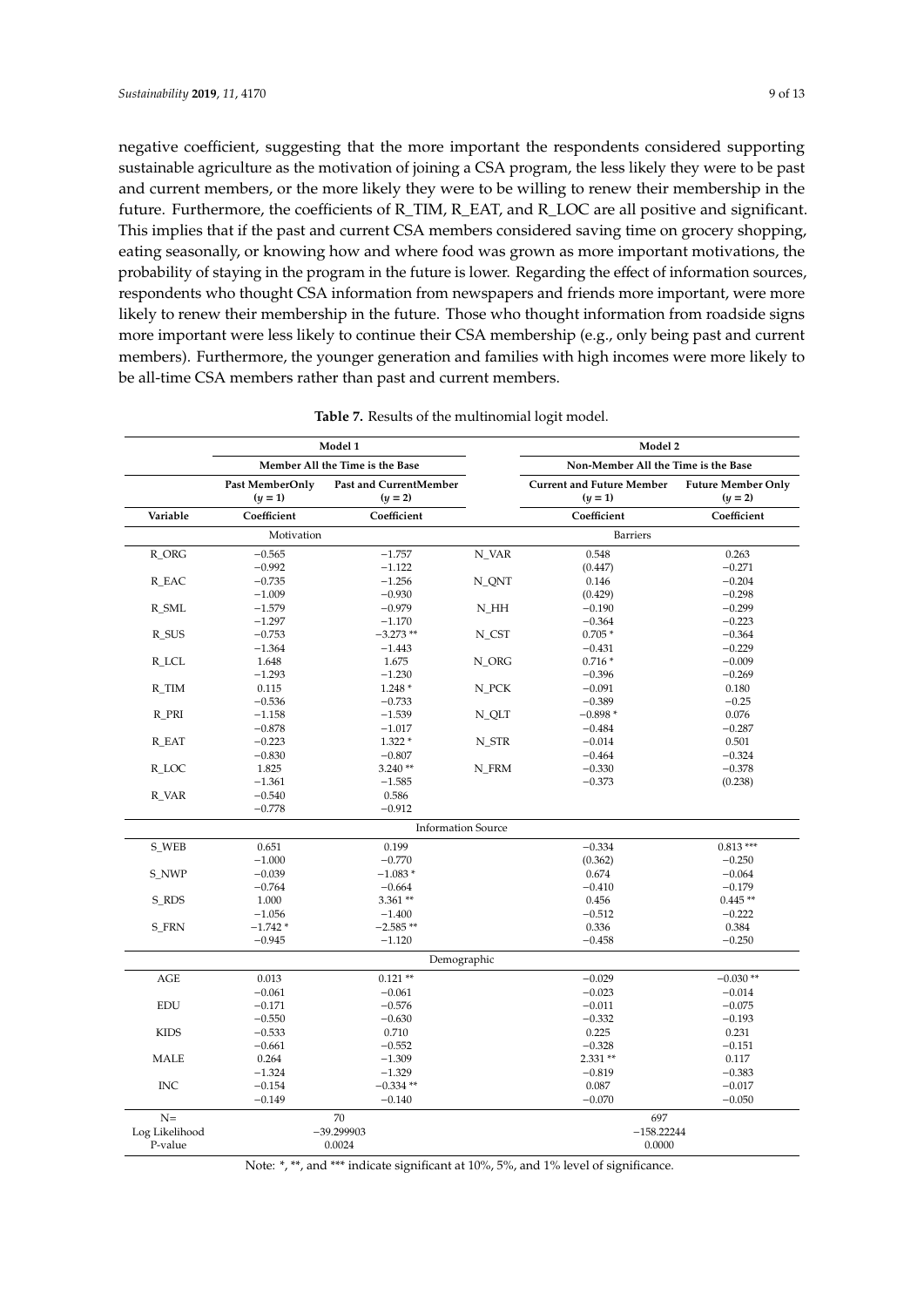In model 2, respondents who were non-CSA members all the time were used as the base group, so the parameter estimates of the variables in model 2 indicate the effect of independent variables on the probability of all-time none CSA members becoming members in the other two groups (Table [7\)](#page-8-0). The results show that for current and future members  $(y = 1)$ , the barrier variables N\_CST and N\_ORG have significantly positive coefficients, and N\_QLT has a significant negative correlation at 10% significance level. This implies that respondents who rated cost/values of membership and supporting organic agriculture as the important barriers were more likely to be current and future members than being all-time non-CSA members. However, the more important the respondents considered the quality of food as the barrier, the more likely they were to be all-time non-CSA members than being current and future members. Male respondents were also more likely to be current and future CSA members than being all-time nonmembers. For future CSA members, none of the barrier variables were significant, suggesting the difficulty of identifying the barriers for people who were not interested in CSA at all and the challenges to motivate them to participate in CSA in the future. However, two sources of information significantly affected the future participation of the all-time non-CSA members. Respondents who thought websites and roadside signs were important sources of CSA program information were more likely to change from all-time non-CSA members to future CSA members. Consistent with model 1, younger participants were more likely to participate in CSA in the future. None of the other demographics had a significant impact on the probability for respondents who were non-CSA members all the time to become future CSA members.

#### **5. Discussion**

CSA provides a great platform for farmers and consumers to have direct interaction. It is also becoming an important approach to promote sustainable food consumption and sustainable agriculture. Because of the increasing interest in CSA, numerous empirical studies have explored the important factors that affect peoples' participation in CSA so that a better insight can be obtained for future CSA development. However, most research focuses on the difference between CSA and non-CSA members or the factors affecting current and future CSA membership [\[18](#page-11-10)[,26–](#page-11-20)[28\]](#page-12-0). Little literature has taken CSA membership into consideration in a more dynamic way and investigated the important factors affecting these dynamics. Based on consumer past, current, and potential future CSA membership, this study segments respondents into more dynamic groups such as those who would never be interested in membership, those who have been a CSA member and stopped, and those who are past and current members and would continue participating in CSA, and so on. Therefore, we can better understand the demands and needs as well as the differences among various groups of consumers. We can also identify the key factors that affect consumers' decisions to change from one membership status to another. Results from this study provide essential information for regaining past CSA members, retaining current members, and attracting more future CSA members. Therefore, it helps expand the CSA community.

Our models emphasized the motivations that encourage people to stay in a CSA program and barriers that may prevent consumers from renewing their subscription. The results of the model with the motivation variables suggest that the probability for the younger generation and high-income family to renew their CSA subscription is relatively higher. The demographic profile of CSA members in the U.S. is different compared with other countries. For example, households with children are more likely to become a CSA member in China [\[5\]](#page-11-2), whereas in Germany organic shoppers are more likely to join a CSA program [\[24\]](#page-11-16). The most important motivation, which is to support sustainable agriculture, is consistent with the primary goal of the CSA program [\[8](#page-11-4)[,21](#page-11-13)[,27\]](#page-12-3). Moreover, current CSA members are found to be sensitive to the time and food expenditure saving aspects of CSA for them to keep their all-time CSA membership. Thus, CSA farmers need to consider reducing the cost of CSA membership and the time for their members receiving their share of CSA. The past and current CSA members also find the information from newspapers and friends about CSA programs more influential on their decision to stay in the CSA program, while none of the information sources regarding CSA has any effect on past members' enrollment in the future.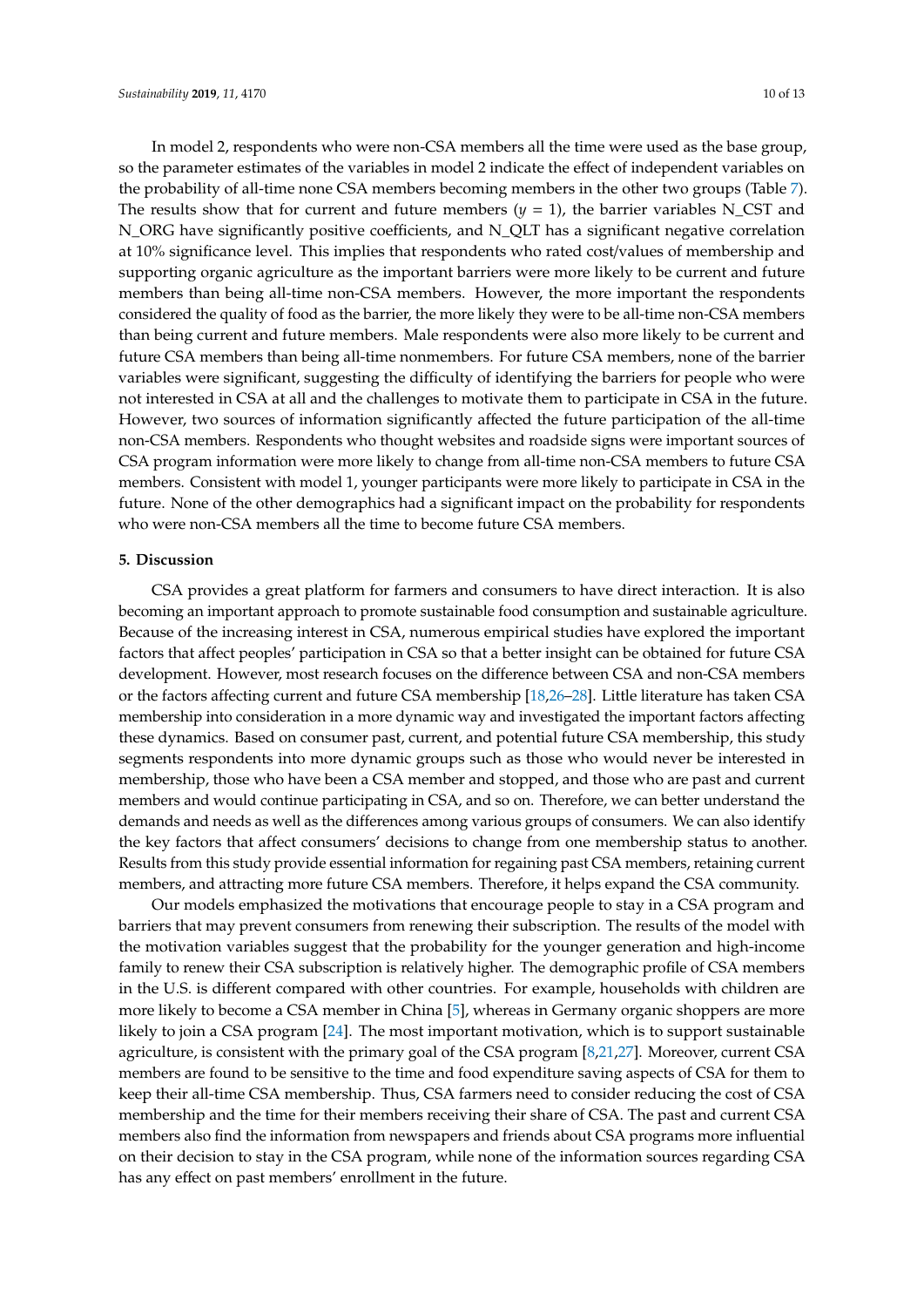The effect of potential barriers of CSA participation and source of information also varies based on membership status. For current and future members, some barrier factors impose a significant impact, while the source of information variables are not significant. However, none of the barrier factors have any influence on the transition from consumer with no CSA experience to potential future consumer, while the source of information has a significant impact. The results imply that CSA farmers need to ensure the quality of the food, find ways to increase the value/cost ratio, and promote the organic aspect of farms to keep the current and future members in the program. The results also suggest that for current CSA consumers who plan to stay, CSA farmers do not need to invest too much in advertising to this group since those members are already familiar with the program. They may use the saved advertising cost to address the barriers that are important to current CSA consumers. In order to attract people without any CSA experience to become future CSA members, more focus should be put on advertising the CSA program on websites and roadside signs.

## **6. Conclusions**

To conclude, by segmenting consumers into different groups, we can better understand the dynamics of different types of CSA members. This paper also sheds light on important factors that help prevent the loss of current CSA members and increase future CSA membership. To expand the CSA community and to better promote local food systems and sustainable agriculture, CSA farmers, stakeholders, and policymakers can develop more efficient programs and marketing strategies to promote CSA based on people's different CSA membership status.

The limitation of this study is that the sample only contains a small number of respondents who have past or current CSA membership. However, this is consistent with the fact that only a small percentage of the population in the United State have CSA experience. The small sample size may potentially reduce the statistical power to test the difference among the three groups such as those with past membership only, with past and current membership, and with past and current membership and are interested in future CSA membership. Another limitation is that we asked respondents to rank the given factor, which could potentially cause bias since multiple factor ranking could reduce the response efficiency and may not capture their real preferences. Moreover, consumer behavior varies by culture and country. For example, the top reason to join a CSA program in the U.S., as indicated by our study, is to support local farms and farmers. On the other hand, Yan et al. found out that the top motivation for Chinese people to join a CSA program is to reduce food safety concerns and obtain high-quality organic vegetables [\[2](#page-10-1)[,5\]](#page-11-2). For future studies that focus on the retaining of CSA members, such as motivating more past members to re-enroll and current members to continue their membership, the respondents with CSA experience (past and current) in different regions and countries could be oversampled so that there is more statistical power to test the hypotheses related to these consumers.

**Author Contributions:** All authors contributed to the paper. Conceptualization, Z.G. and L.Z.; methodology, J.C. and Z.G.; software, J.C.; validation, J.C, X.C, and L.Z.; formal analysis, J.C. and Z.G.; investigation, X.C; data curation, J.C.; writing—original draft preparation, J.C.; writing—review and editing, Z.G., X.C. and L.Z.; supervision, Z.G.

**Funding:** This work is/was supported by the USDA National Institute of Food and Agriculture, [HATCH/MULTI-STATE] project [FLA-FRE-005567].

**Acknowledgments:** This work is/was supported by the USDA National Institute of Food and Agriculture, [HATCH/MULTI-STATE] project [FLA-FRE-005567].

**Conflicts of Interest:** The authors declare no conflict of interest.

## **References**

- <span id="page-10-0"></span>1. Bazzani, C.; Canavari, M. Alternative agri-food networks and short food supply chains: a review of the literature. *Econ. Agro Aliment*/*Food Economy.* **2013**, *15*, 11–34. [\[CrossRef\]](http://dx.doi.org/10.3280/ECAG2013-002002)
- <span id="page-10-1"></span>2. Krul, K.; Ho, P. Alternative approaches to food: Community supported agriculture in urban China. *Sustainability* **2017**, *9*, 844. [\[CrossRef\]](http://dx.doi.org/10.3390/su9050844)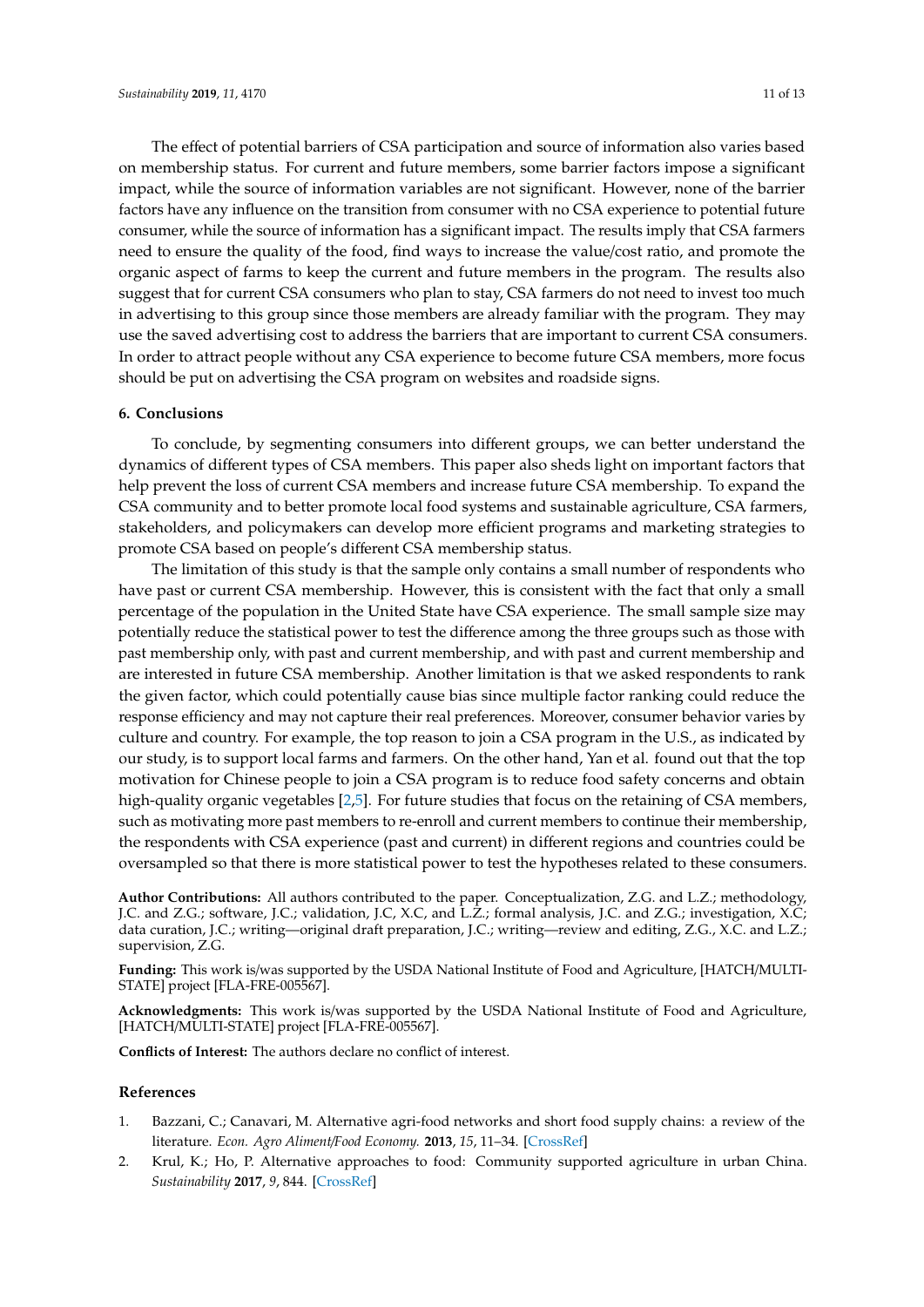- <span id="page-11-0"></span>3. Si, Z.; Schumilas, T.; Scott, S. Characterizing alternative food networks in China. *Agric. Hum. Values* **2015**, *32*, 299–313. [\[CrossRef\]](http://dx.doi.org/10.1007/s10460-014-9530-6)
- <span id="page-11-1"></span>4. Bougherara, D.; Grolleau, G.; Mzoughi, N. Buy local, pollute less: What drives households to join a community supported farm? *Ecol. Econ.* **2009**, *68*, 1488–1495. [\[CrossRef\]](http://dx.doi.org/10.1016/j.ecolecon.2008.10.009)
- <span id="page-11-2"></span>5. Yan, S.; Cunwang, C.; Peng, L.; Tiejun, W.; Caroline, M. Safe food, green food, good food: Chinese community supported agriculture and the rising middle class. *Int. J. Agric. Sustain.* **2011**, *9*, 551.
- <span id="page-11-3"></span>6. Farnsworth, R.L.; Thompson, S.R.; Drury, K.A.; Warner, R.E. Community supported agriculture: Filling a niche market. *J. Food Distrib. Res.* **1996**, 90–98.
- <span id="page-11-19"></span>7. Cone, C.; Myhre, A. Community-supported agriculture: A sustainable alternative to industrial agriculture? *Hum. Org.* **2000**, *59*, 187–197. [\[CrossRef\]](http://dx.doi.org/10.17730/humo.59.2.715203t206g2j153)
- <span id="page-11-4"></span>8. Schnell, S.M. Food with a farmer;s face: Community-supported agriculture in the United States. *Geogr. Rev.* **2007**, *97*, 550–564. [\[CrossRef\]](http://dx.doi.org/10.1111/j.1931-0846.2007.tb00412.x)
- <span id="page-11-5"></span>9. Feenstra, G. Local food systems and sustainable communities. *Am. J. Altern. Agric.* **1997**, *12*, 28–36. [\[CrossRef\]](http://dx.doi.org/10.1017/S0889189300007165)
- 10. Stagl, S. Local organic food markets: Potentials and limitations for contributing to sustainable development. *Empirica* **2002**, *29*, 145–162. [\[CrossRef\]](http://dx.doi.org/10.1023/A:1015656400998)
- <span id="page-11-6"></span>11. Gao, Z.; Swisher, M.; Zhao, X. A new look at farmers' markets: Consumer knowledge and loyalty. *HortScience* **2012**, *47*, 1102–1107. [\[CrossRef\]](http://dx.doi.org/10.21273/HORTSCI.47.8.1102)
- <span id="page-11-7"></span>12. Brown, C.; Miller, S. The impacts of local markets: A review of research on farmers markets and community supported agriculture (CSA). *Am. J. Agric. Econ.* **2008**, *90*, 1296–1302. [\[CrossRef\]](http://dx.doi.org/10.1111/j.1467-8276.2008.01220.x)
- <span id="page-11-9"></span>13. Kolodinsky, J.M.; Pelch, L.L. Factors influencing the decision to join a community supported agriculture (CSA) farm. *J. Sust. Agric.* **1997**, *10*, 2–3. [\[CrossRef\]](http://dx.doi.org/10.1300/J064v10n02_11)
- <span id="page-11-8"></span>14. Landis, B.; Smith, T.E.; Lairson, M.; Mckay, K.; Nelson, H.; O'Briant, J. Community-supported agriculture in the research triangle region of North Carolina: Demographics and effects of membership on household food supply and diet. *J. Hunger Environ. Nutr.* **2010**, *5*, 70–84. [\[CrossRef\]](http://dx.doi.org/10.1080/19320240903574403)
- <span id="page-11-18"></span>15. Cooley, J.P.; Lass, D.A. Consumer benefits from community supported agriculture membership. *Rev. Agric. Econ.* **1998**, *20*, 227. [\[CrossRef\]](http://dx.doi.org/10.2307/1349547)
- <span id="page-11-21"></span>16. Russell, W.S.; Zepeda, L. The adaptive consumer: Shifting attitudes, behavior change and CSA Membership renewal. *Renew. Agric. Food Syst.* **2008**, *23*, 136–148. [\[CrossRef\]](http://dx.doi.org/10.1017/S1742170507001962)
- <span id="page-11-11"></span>17. Peterson, H.H.; Taylor, M.R.; Baudouin, Q. Preferences of locavores favoring community supported agriculture in the United States and France. *Ecol. Econ.* **2015**, *119*, 64–73. [\[CrossRef\]](http://dx.doi.org/10.1016/j.ecolecon.2015.07.013)
- <span id="page-11-10"></span>18. O'Hara, S.U.; Stagl, S. Global food markets and their local alternatives: A socio-ecological economic perspective. *Popul. Environ.* **2001**, *22*, 533–554. [\[CrossRef\]](http://dx.doi.org/10.1023/A:1010795305097)
- 19. Brown, C. Consumers' preferences for locally produced food: A study in southeast Missouri. *Am. J. Altern. Agric.* **2003**, *18*, 213–224. [\[CrossRef\]](http://dx.doi.org/10.1079/AJAA200353)
- <span id="page-11-12"></span>20. Tegtmeier, E.; Duffy, M. *Community Supported Agriculture (CSA) in the Midwest United States: A Regional Characterization*; Leopold Center Pubs and Papers, Iowa State University: Ames, IA, USA, 2005; pp. 1–23.
- <span id="page-11-13"></span>21. Adam, K.L. *Community Supported Agriculture*; ATTRA—National Sustainable Agriculture Information Service: Butte, MT, USA, 2006; pp. 26–28.
- <span id="page-11-14"></span>22. McFadden, S. Unraveling the CSA Number Conundrum. Available online: https://[deepagroecology.org](https://deepagroecology.org/2012/01/09/unraveling-the-csa-number-conundrum/)/ 2012/01/09/[unraveling-the-csa-number-conundrum](https://deepagroecology.org/2012/01/09/unraveling-the-csa-number-conundrum/)/ (accessed on 27 June 2019).
- <span id="page-11-15"></span>23. United States Department of Agriculture. *Direct Farm. Sales of Food. Results of the 2015 Local Food Marketing Practices Survey*; United States Department of Agriculture: Washington, DC, USA, 2016. Available online: [https:](https://www.nass.usda.gov/Publications/Highlights/2016/LocalFoodsMarketingPractices_Highlights.pdf) //www.nass.usda.gov/Publications/Highlights/2016/[LocalFoodsMarketingPractices\\_Highlights.pdf](https://www.nass.usda.gov/Publications/Highlights/2016/LocalFoodsMarketingPractices_Highlights.pdf) (accessed on 27 June 2019).
- <span id="page-11-16"></span>24. Volz, P.; Cressot, N.; Parot, J.; Weckenbrock, P. *Overview of Community Supported Agriculture in Europe*; Urgenci: Aubagne, France, 2016; Available online: https://urgenci.net/wp-content/uploads/2016/05/[Overview-of-](https://urgenci.net/wp-content/uploads/2016/05/Overview-of-Community-Supported-Agriculture-in-Europe.pdf)[Community-Supported-Agriculture-in-Europe.pdf](https://urgenci.net/wp-content/uploads/2016/05/Overview-of-Community-Supported-Agriculture-in-Europe.pdf) (accessed on 27 June 2019).
- <span id="page-11-17"></span>25. Galt, R.E.; O'Sullivan, L.; Beckett, J.; Hiner, C.C. Community supported agriculture is thriving in the central valley. *Calif. Agric.* **2012**, *66*, 8–14. [\[CrossRef\]](http://dx.doi.org/10.3733/ca.v066n01p8)
- <span id="page-11-20"></span>26. MacMillan Uribe, A.L.; Winham, D.M.; Wharton, C.M. Community supported agriculture membership in Arizona. An exploratory study of food and sustainability behaviours. *Appetite* **2012**, *59*, 431–436. [\[CrossRef\]](http://dx.doi.org/10.1016/j.appet.2012.06.002) [\[PubMed\]](http://www.ncbi.nlm.nih.gov/pubmed/22698977)